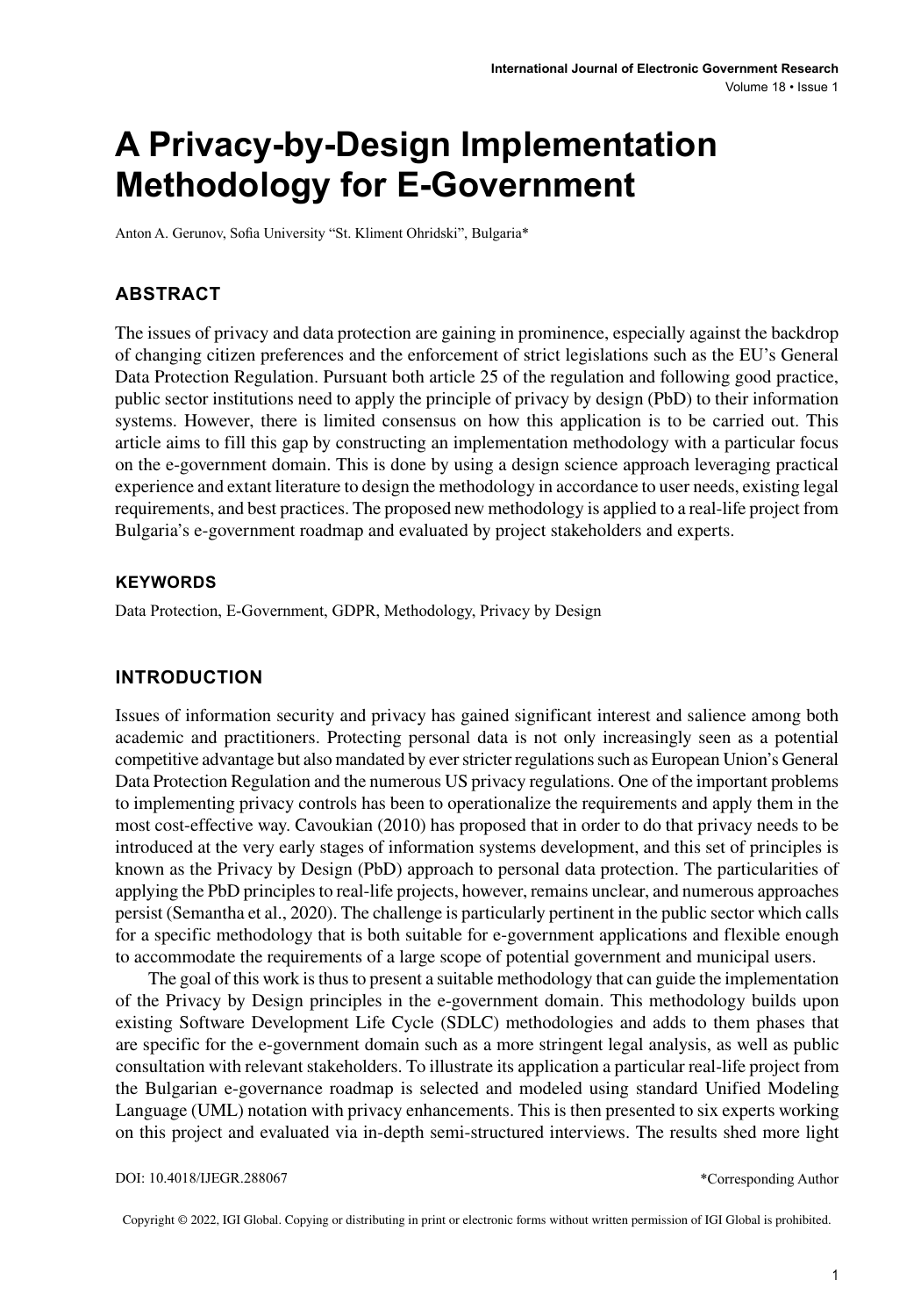on how the principles of PbD are understood and what concrete practices can be used for their application. The article proceeds as follows. The second section provides a short literature review of PbD design principles and implementation methodologies. The third section is an overview of the methodological approach that largely followsthe Design Science (Hevner et al., 2004) paradigm, and the fourth section presents the outlines of the newly proposed methodology. Section five shows how it can be used to a real-life e-government project, while section six discusses the results and concludes.

## **BACKGROUND**

Provide broad definitions and discussions of the topic and incorporate views of others (literature review) into the discussion to support, refute, or demonstrate your position on the topic.<sup>1</sup> The need for rigorous information security and privacy functionalities in the e-government domain is hardly a new development (Ebrahim & Irani, 2005). However, the increasing scope and complexity of government functions, together with rising public concern and more aggressive regulations such as the European Union's GDPR, have increased the salience and the need for ever better privacy measures. While it is widely agreed that implementing security and privacy controls at the design stage of a given information system significantly minimizes work, increases security, and decreases costs (Williams, 2009; Schaar, 2010, Hustinx, 2010), it remains unclear exactly how to do so in a realistic setting (Kroener & Wright, 2014, Jacobs & Popma, 2019, Bednar et al., 2019). Cavoukian (2012а) has proposed a number of principles that Hoepman (2014) operationalizes in a number of privacy-preserving strategies and tactics. Some authors use those to propose a PbD methodology (e.g. Dennedy et al, 2014; Cronk, 2018) but those efforts are largely focused on the private sector.

## **OVERALL FRAMEWORK**

A Privacy by Design (PbD) implementation methodology for e-government can only be effective by simultaneously addressing the multitude of dimensions that a software development project entails – both technological and social-organizational ones. The success of a given IT artefact depends not only on appropriate technology but also on its embeddedness in the organizational structure and its ability to integrate with and support norms and behaviors. the Socio-Technical Model (STM) may be leveraged as a useful framework that reflects this multitude of dependencies (see e.g. Kowalski, 1994; Østby et al., 2019). The Technological dimension of the STM focuses on the Machines (infrastructure) and the Methods (operations) performed upon them. The social dimensions include both the formal structure of the organization (formal and process-wise), as well as the culture (ethical and legal dimensions) that support behaviors, norms and expectations. The successful implementation of a Privacy by Design initiative necessarily hinges upon all aspects – it must operate on the IT infrastructure but also include rules, and design patterns of higher order. Equally important, the process must be formalized within the official structures of the organization but also understood and supported by the professionals that are directly or indirectly involved in it. The importance of individual-level and socio-organizational considerations as success factors for digital transformation efforts is now well established (Grublješič et al., 2019). While implementations have largely focused on deriving concrete software requirements(Morales-Trujillo et al., 2019), e-government applications require a much more involved multi-stakeholder approach and thus all elements of the STM must be properly addressed to ensure success. We begin by reviewing the PbD foundational principles and then show how existing methodologies need to be expanded to more fully account for the specific needs of electronic government information systems.